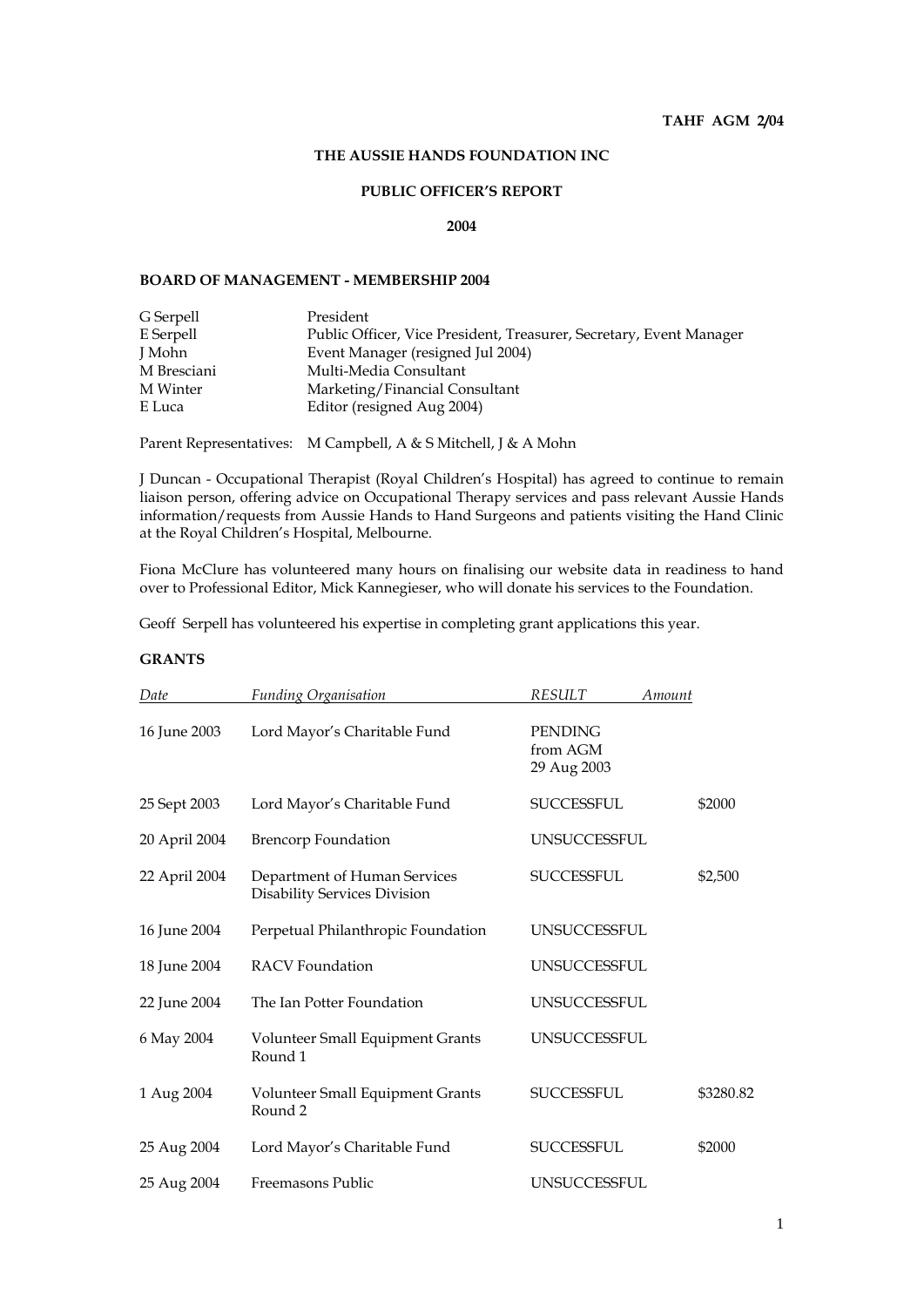Charitable Foundation

Many thanks to Geoff Serpell for his assistance in completing most of the submissions above. His expertise and advice on completing the applications forms were greatly appreciated.

Moya White has agreed to assist the Foundation with grant applications in 2005. She will receive 10% of successful grants.

## **FUNDRAISING EVENTS**

Because I devoted more time to submitting Grant Applications earlier this year, I could only manage to organise one Fundraiser this year. The 2<sup>nd</sup> Trivia Night was held at The Maritime Union of Australia where 55 people attended and approximately \$4700 was raised. Refer to Report (Attachment A)

## **FUTURE EVENTS**

On the 20th of November, Paul Jamieson 'The Music Man' will entertain children at The Maritime Union of Australia.

Melissa Campbell has advised that she would like to take on the role as Event Manager in 2005 and hope to organise a Fundraising event in October 2005 with expected attendance of 200 people. She has also offered to also assist in applying for Corporate Funding/Sponsorship.

### **EXPOSURE**

Carnivale of International Volunteers, 7 Dec 2003 Photo attached (Attachment B)

#### **FINANCE**

A big thank you to Nunzio Panella from the Oxford Accounting Group who prepared our Taxation Statement for the year ended 30 June 2004. Income and Expenditure Reports are in detail in TAHF AGM 3/04. I am very grateful to Nunzio who has donated his services once again to the Foundation.

## **RMIT**

Logo, Brochure, Stationery and Website were designed by RMIT - Project completed Aug 2004.

The Logo was launched for the Trivia Night on the 2<sup>nd</sup> of October 2004. Also, a letter (using the logo) was used to the Lord Mayor's Charitable Fund (for grant received), and flyers for the Paul Jamieson concert. Unfortunately, stationary was not printed in colour. However, steps have been made to sign a contract with Franklin Digital Colour Printers, 17 Ormond Ave, Sunshine (Tel: 9310 2900, 9311 1900) to commence printing of the logo, stationery and brochure. This contact has been made available via Melissa Campbell.

Logo Attachment C

Stationery (Draft) Attachment D

Brochure (Draft) Attachment E

The file from RMIT was completed in August 2004.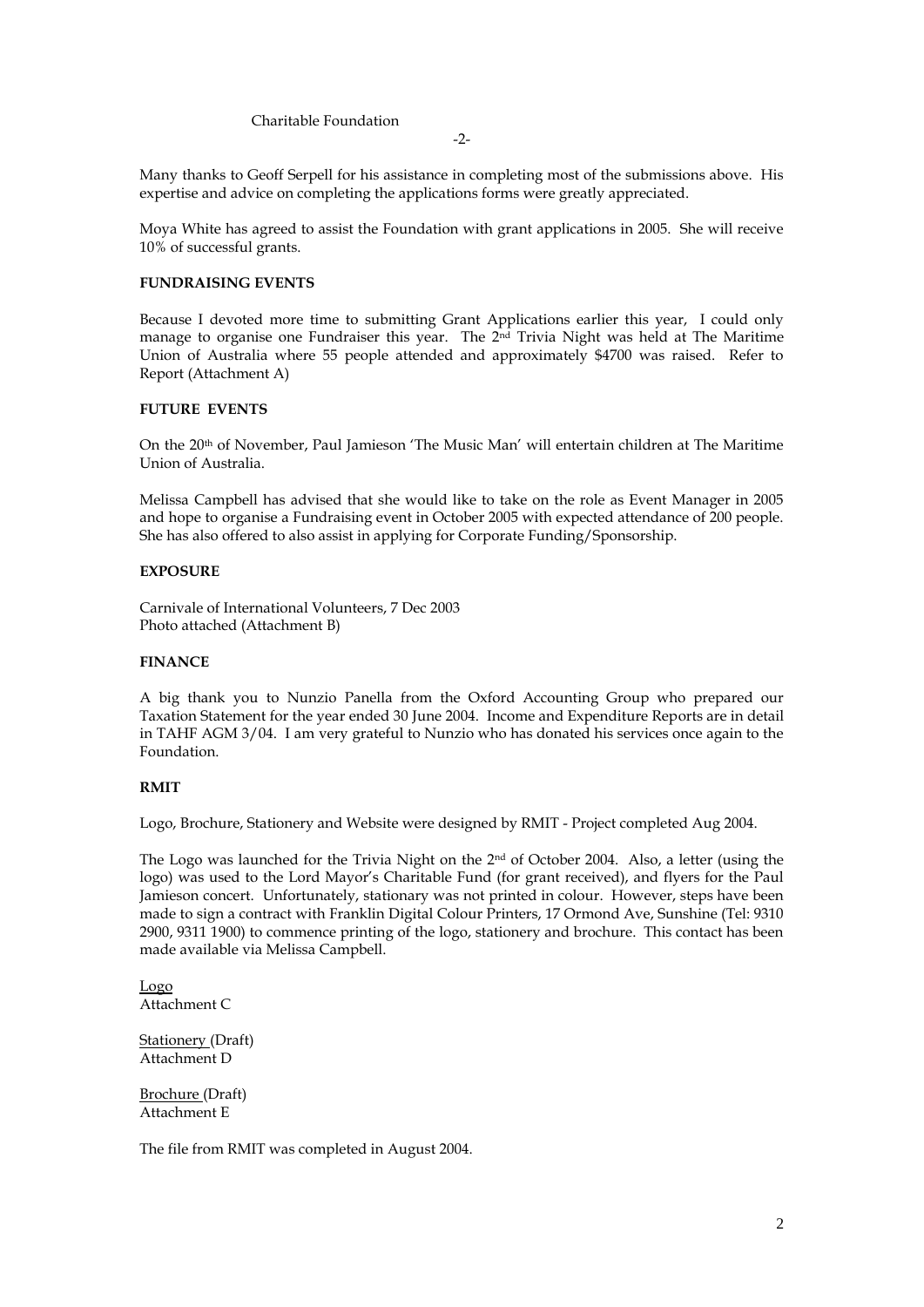-3-

Indeed, recognition to 'RMIT - the works' : Michael Bloom - Designer 2005, Lorraine Conway - Studio Manager and Tony Gilevski - Creative Director for their dedication to the Foundation. No doubt, the logo will represent us in the future with many thanks to the Designer of the Logo - Myrna Suwarno.

Thanks to Mery-anne Winter for her expertise in proofreading and advising on the text for our brochure and stationery layout/design.

### **TELEPHONE**

9354 0324 was established as a fax/phone number with Telstra on November 2003 9354 0324 is a multiple number of 9354 2235 (my personal phone number) 9354 0324 pays \$6 per month rent with Telstra because it is a multiple number of 9354 2235

Aussie Hands is now listed in Telstra white pages (free charge) and can be searched via internet or directory assistance

An extra charge would be charged if the Foundation is listed under PO Box 8, Coburg. In order to save costs, the Foundation is listed under 5 Shackell Street, Coburg, 3058. Printed stationery will have the PO Box 8, Coburg address listed.

### **EQUIPMENT**

With the success of our small equipment grant received (\$3280.82) on 25 August 2004, Anthony Mohn assisted in choosing the right equipment for the Foundation from ACER. The Foundation now has :

| Aspire T310 Standard Model MFG 1100        | 2213.23 |
|--------------------------------------------|---------|
| ACER AC711B 17" Black CRT monitor MFG 1100 | 200.00  |
| <b>GST</b>                                 | 241.22  |
| <b>BROTHER MFC 3420C</b>                   | 349.00  |
| LC800BK Ink Cartridge                      | 35.00   |
| LC800Y Ink Cartridge                       | 25.00   |
| LC800C Ink Cartridge                       | 25.00   |
| LC800M Ink Cartridge                       | 25.00   |
| Verbatim Data Life Plus CD - R 1X - 52X    | 25.00   |
| Shintaro Shock Flash Disk 512 MB           | 125.00  |
| Data Cable USB 2.0 (3mtr DC-CAU403)        | 12.00   |
| <b>GST</b>                                 | 56.44   |
| TOTAL                                      | 3331.89 |

#### **ACHIEVEMENTS**

Fundraiser - increased awareness and raised \$4700 (thanks due to Melissa Campbell)

I attended two courses since our last AGM at Genetics Network Services Victoria, located on Level 10, Royal Children's Hospital, Melbourne.

Creating a Brochure How to approach the Media

Both these courses were most beneficial for me to attend on behalf of the Foundation.

Volunteer day - Aussie Hands represented all day on screen at Federation Square, Melbourne on 7 Dec 2003